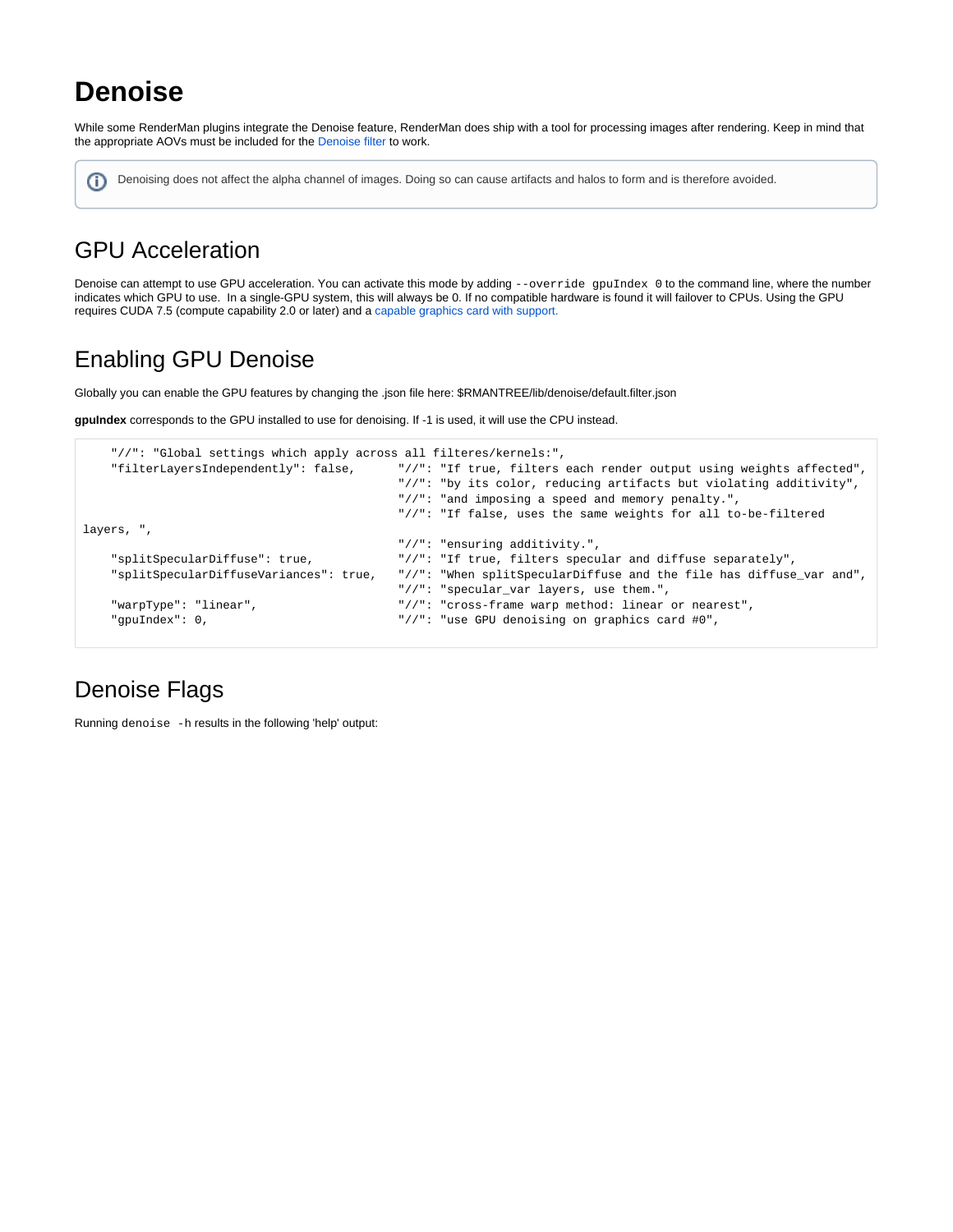```
-o name Outputs to shotCam_name.exr instead of shotCam_filtered.exr
-n Output basename is based on variance image rather than
                    to-be-filtered image
--outdir dir Outputs to this directory instead of the input file's
                   directory
--filtervariance If a mix of variance and non-variance files are specified,
                   output includes filtered version of variance's color
                    channels too
--crossframe Cross-frame sequence mode: filters across frames
--skipfirst, -F Doesn't output an image for the first frame
--skiplast, -L Doesn't output an image for the last frame
--layers Filter only render output layers matching these names.
                    Supports wildcards ?, *, [...]. E.g., --layers 'diffuse,
                    specular,emission[45]'
-v name Uses motion vectors with crossframe mode. Motion vectors
                    are located based on the variance filename, changing
                    "/variance/" to "/<name>/", "variance." after "." or "_"
                    to "<name>." Note that "-v variance" will use the
                    motion vectors from the variance file itself
-f configFiles Filter definition file and/or overrides. Separate multiple
                    files with '+' or use multiple -f's. Use -H to list
                    available files. The default baseFile.filter.json is
                    $RMANTREE/lib/denoise/default.
                    filter.json
-H Lists all available filter config files
--override key val Override a value from filter definition file. Can use
                    multiple times. If last flag, follow with -- before input
                    file names. Examples:
                      --override strength 0.5
                      --override 'kernels[1].params.sigma_albedo' 0.05
                      --override debugPixel '[336, 209]'
-t nthreads Number of threads; default is number of cores on machine
-h, --help Help
--version Version information
```
#### Denoise Filters

The Denoise tool comes with three filter presets:

default.filter.json

Used for most scenes. This filter achieves reasonable results without changes.

sigmaAlphaOnly.filter.json

Used to filter based on image alpha.

volume.filter.json

Used for volumes rendered alone onto transparent black.

It's important to use the volume filter on images containing isolated volume elements or you may introduce more noise into the filtered image using the default filter.

You can override the default filter and settings using the -f or --override flags. You may also set a different environment override. The below examples are the same result with different methods.

setenv NOISE\_FILTER\_OVERRIDES '{"kernels[0].params.sigma\_albedo":0.07}'

denoise --override 'kernels[0].params.sigma\_albedo' 0.07 -- shot.variance.001.exr

#### Optional Pre-made Filter Controls

There are also several override filter settings that can be combined with the base filters. Notice these are named as filteroverride.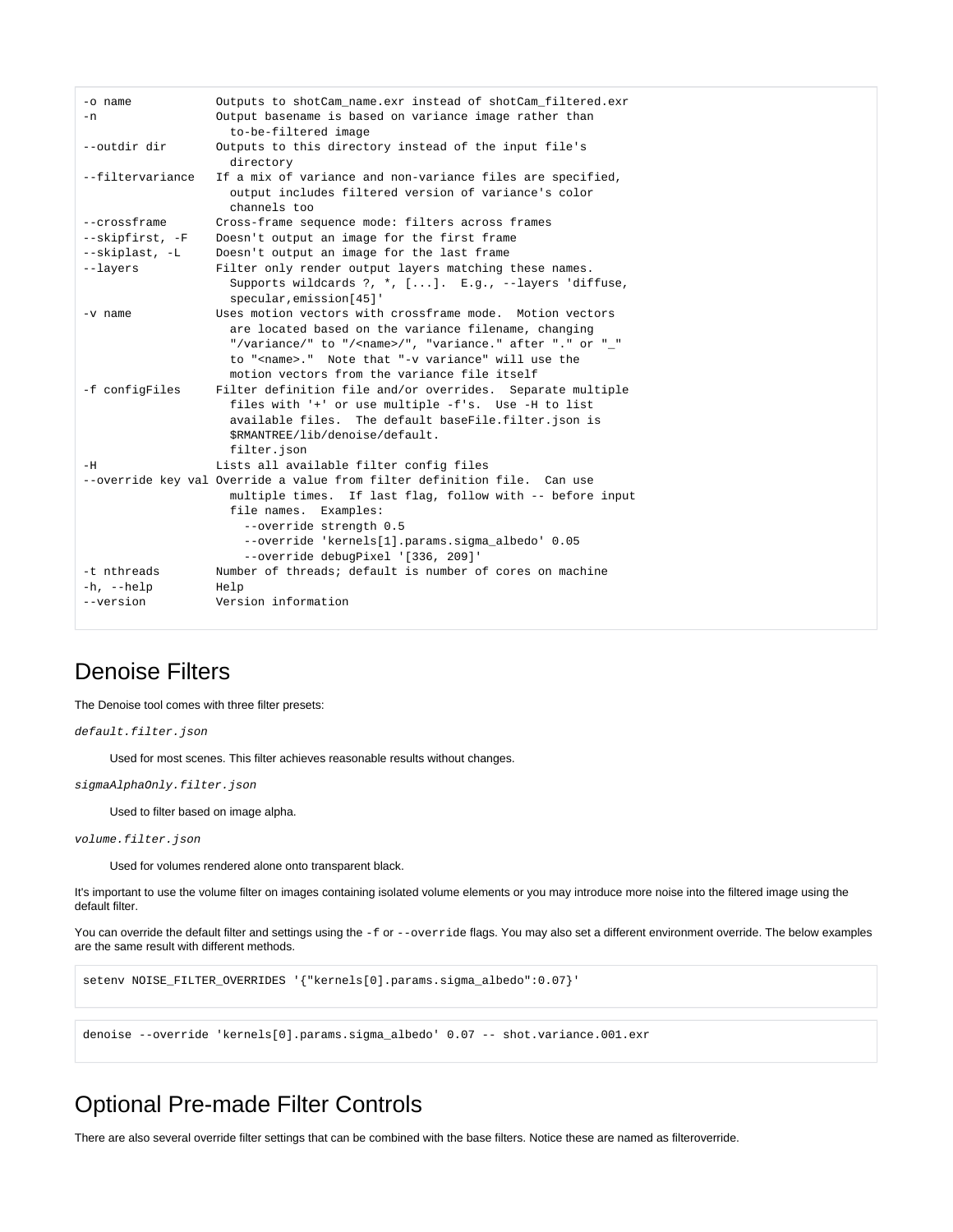#### fireflyKiller.filteroverride.json

Removes fireflies (bright pixels) from an image.

linearWarp.filteroverride.json

Sets the noise filter's prev/next frame warp type to 'linear'.

nearestWarp.filteroverride.json

Sets the noise filter's prev/next frame warp type to 'nearest' (non-interpolated).

noAlbedoDivide.filteroverride.json

Turns off dividing by the albedo.

noDepth.filteroverride.json

Turns off use of the 'depth' feature to cue the noise filter.

noFireflyKiller.filteroverride.json

Turns off the firefly killer for the noise filter.

nonsplitVariances.filteroverride.json

Defines the parameters of the noise filter, using separate diffuse vs specular variances.

noUnpremultiplyColor.filteroverride.json

Turns off unpremultiply by color options.

splitVariances.filteroverride.json

Defines the parameters of the noise filter, using separate, diffuse vs specular variances.

unpremultiplyColor.filteroverride.json

Turns on unpremultiply by color.

unpremultiplyFeatures.filteroverride.json

Turns on both unpremultiply by color and features.

#### Example Usage

denoise -f +noDepth.filteroverride.json shot.variance.001.exr

```
denoise -f volume.filter.json+fireflyKiller.filteroverride.json+linearWarp.filteroverride.json shot.variance.
001.exr
```
#### Custom Overrides

You may also create your own filter overrides based on your needs. Note that RenderMan looks for the filters under the RenderMan ProServer install directory in lib/denoise/ The following example creates a control that alters the overall strength of the denoising effect.

```
{
    "//": [
        "This file changes the strength of the noise filter."
    ],
    "filterbanks.*.strength": 0.2
}
```
Saved as strength0.2.filteroverride.json you can then use the following command:

denoise -f +strength0.2.filteroverride.json shot.variance.001.exr